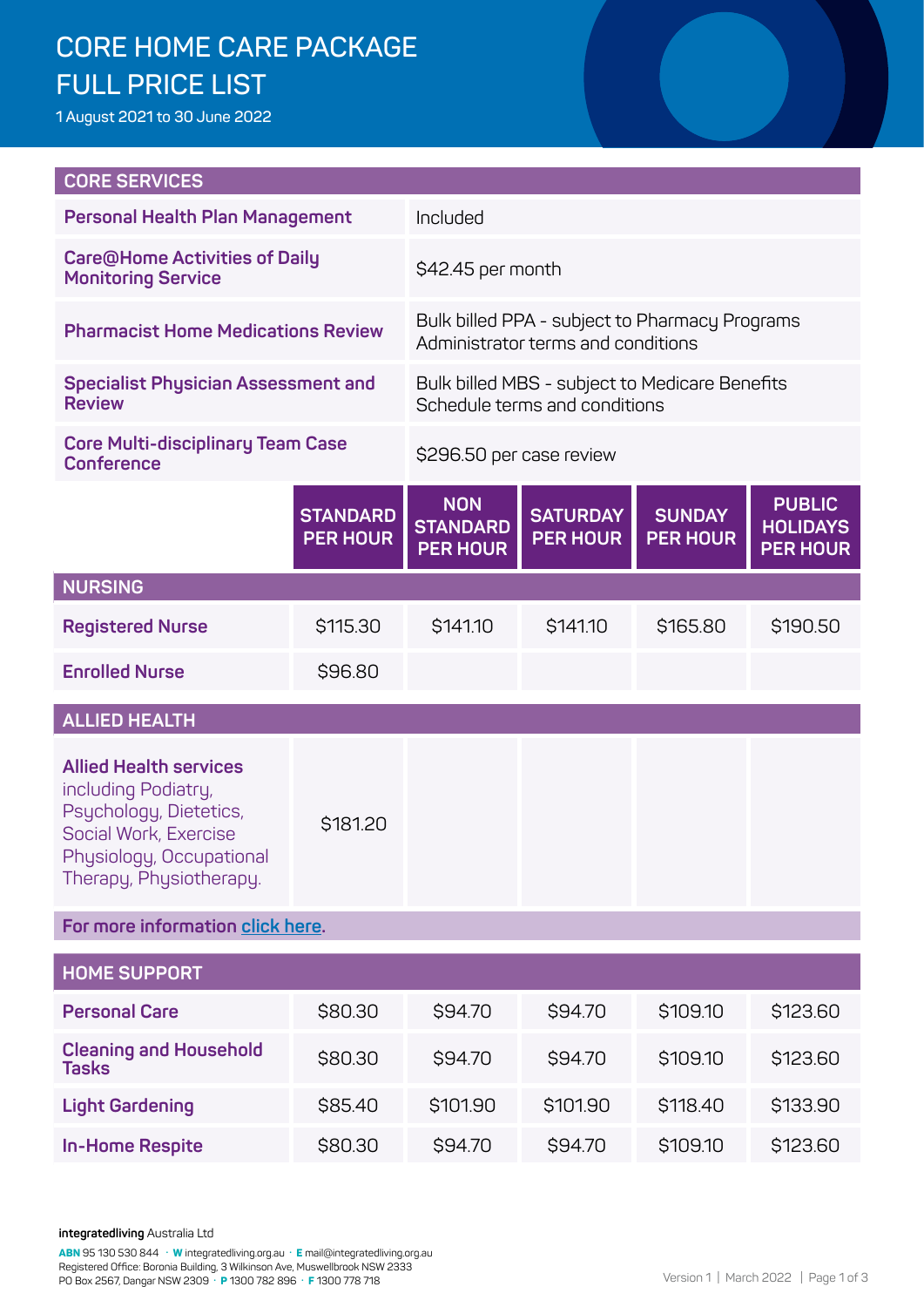# **CORE HOME CARE PACKAGE FULL PRICE LIST**

**1 August 2021 to 30 June 2022**

#### **SNAPSHOT OF OUR SERVICES**



## **EXCLUSIVE TO CORE**

Work with your dedicated Personal Health Partner to develop a Personal Health Management Plan that is right for you. You will be supported by a multi-disciplinary team of experienced health care professionals including a Physician, Pharmacist, Social Worker and other Allied Health professionals. Our team will be with you every step of the way to ensure you receive the services and healthcare support you need to stay living safely and well at home and when on the move.

#### **PERSONAL CARE**

There is no need to feel concerned about managing everyday tasks such as showering, toileting, grooming, dressing and taking the correct medication. We can help you feel your best and support you to maintain your independence.



#### **CLEANING AND HOUSEHOLD TASKS**

We provide assistance with domestic chores including light cleaning, vacuuming, dishwashing, clothes washing and changing bed linen. Having extra support could help you to more easily manage everyday activities in your own home safely and independently.



#### **LIGHT GARDENING**

Support to keep the inside and outside of your home well-maintained. Our service can assist by maintaining your home and garden needs including mowing the lawn to changing a light bulb or smoke alarm battery.

#### **IN-HOME RESPITE**

We understand that caring can be a very rewarding experience but it is also physically and emotionally demanding. If you are someone who cares for others, it is important that you look after your physical and mental wellbeing. Our respite services can provide care for the person you look after so you can have a break.



### **NURSING**

Our nursing service assists with managing the effects of chronic illness and general health and wellbeing challenges. We work closely with you, your carer, family, General Practitioner and health professionals to ensure your health needs are met.

#### **WELLNESS FOR INDEPENDENCE®**

A range of 16-week Allied Health or Nurse-led programs, focused on improving digital and health literacy, independence and achieving personal goals. Choose from: Digital Wellness, Cardiac Wellness, Foot and Diabetes Wellness, Low Vision Wellness, Memory Wellness, Palliative Wellness, Respiratory Wellness, Nutritional Wellness, Mind and Body Wellness and more.



#### **WELLNESS SERVICES**

Stay active and connected to the community when you participate in our online activity and exercise classes. If you live near one of our centres, use our state-of-the-art gym, health and wellbeing services and activities to help you stay active and healthy.